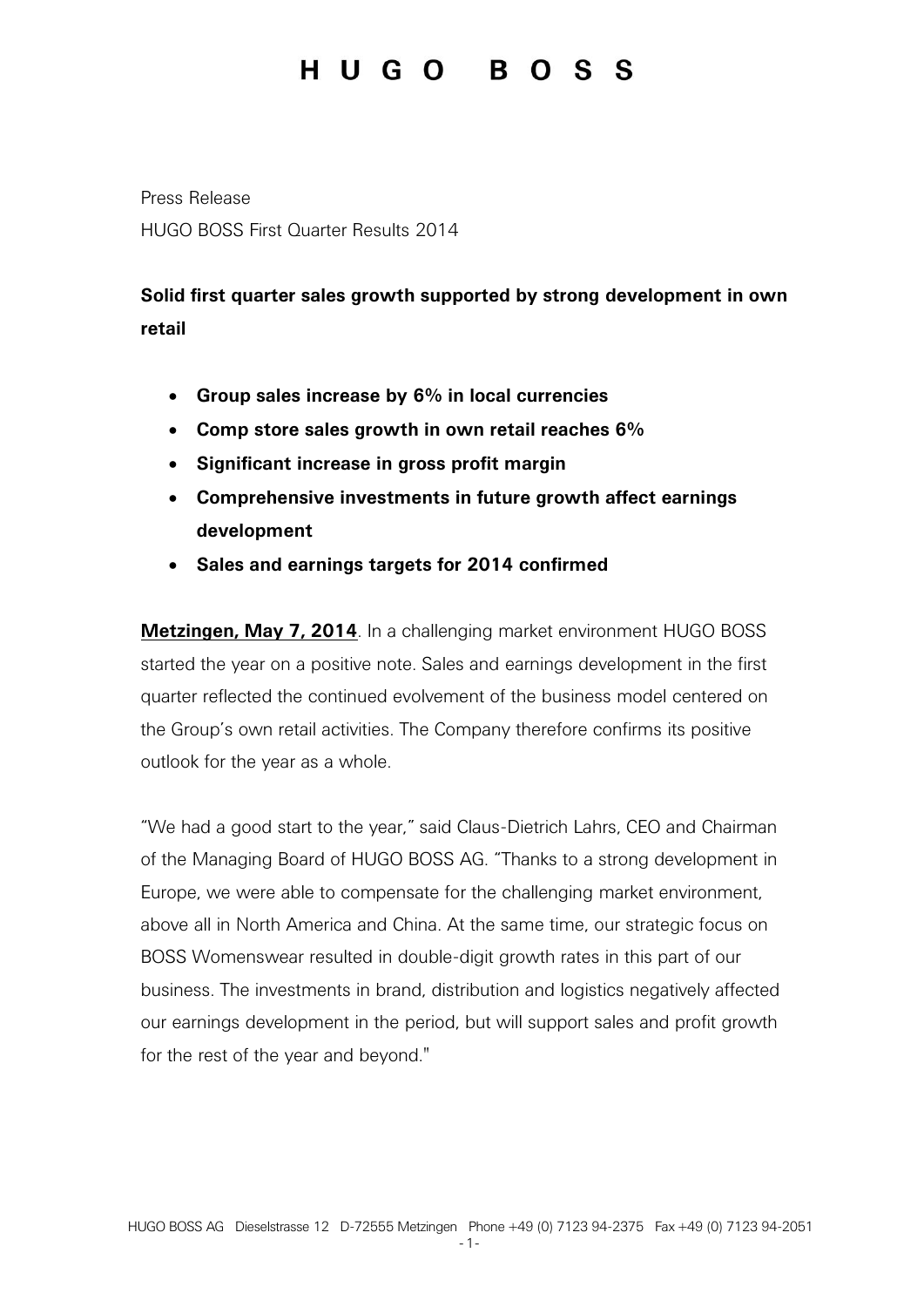#### **Double-digit sales growth in own retail**

Sales for the HUGO BOSS Group in the first quarter 2014 increased by 6% in local currencies. This corresponds to a sales growth of 3% to EUR 613 million in euro terms (Q1 2013: EUR 594 million). Europe contributed in particular towards this development, with the region posting a currency-adjusted sales growth of 8%. Given the ongoing challenges in the American apparel retail market, revenues declined by 2% after adjustment for currency effects in this region. In Asia, sales growth accelerated to 7% in local currencies, above all due to a strong development in Japan and Australia.

First quarter wholesale sales were 6% below the prior-year quarter on a currency-adjusted basis. In addition to restrained development in order intake, the takeover of spaces previously managed by wholesale partners affected sales growth in this channel. The own retail business (including outlets and online) posted a 19% increase in sales in local currencies. Currency-adjusted comp store sales growth in this channel accelerated as compared to previous quarters and reached 6%. The total number of directly operated stores at the end of the first quarter stood at 1,007 (December 31, 2013: 1,010). In addition to 13 new openings, the Group took over 12 shop-in-shops previously operated by wholesale partners. 28 points-of-sale were closed, most of them smaller locations of minor strategic importance.

The Group's gross profit margin improved by 360 basis points to reach 65.4%. This development was mainly due to reduced markdowns and above-average growth in the Group's own retail business ( $Q1$  2013: 61.8%<sup>1)</sup>). The continued expansion of the Group's own retail network, higher marketing expenses and the commissioning of the new distribution center for flat-packed goods led to a 1% decline in EBITDA before special items to EUR 131 million (Q1 2013: EUR 133 million). The adjusted EBITDA margin in the first quarter stood at 21.4%, 90 basis points below the previous year (Q1 2013: 22.3%).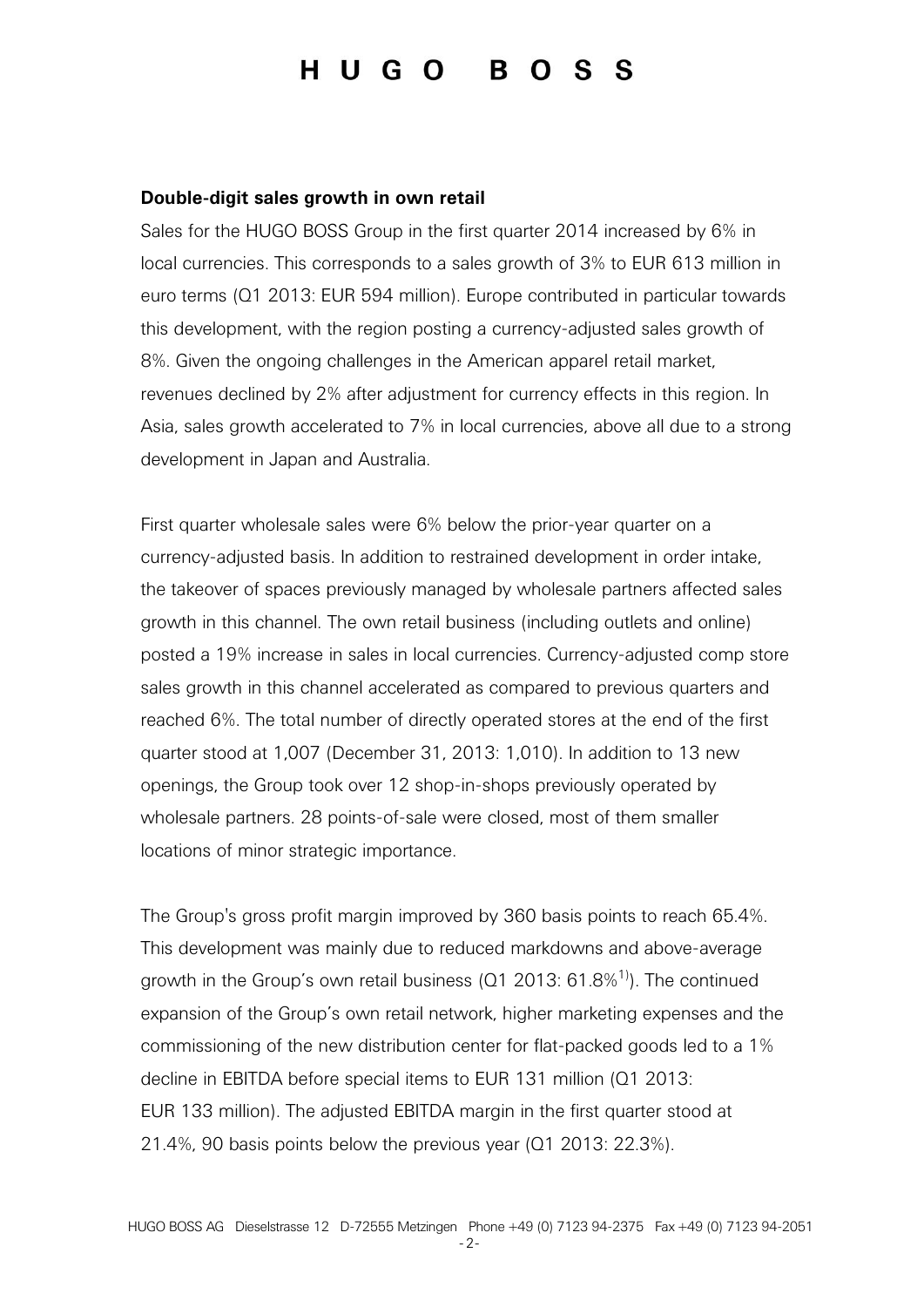#### **Significant drop in net debt**

Trade net working capital was EUR 461 million at the end of the first quarter, up 4% compared to the previous year (March 31, 2013: EUR 445 million). This was largely due to an increase in inventories of 10% to EUR 430 million (March 31, 2013: EUR 391 million), which reflected the expansion of the Group's own retail business as well as the Company's expectations for future growth. Net debt was reduced by EUR 97 million to EUR 27 million (March 31, 2013: EUR 124 million).

#### **Forecast for 2014 confirmed**

The Management of HUGO BOSS confirms the outlook for the year given in March. The Company plans to achieve high single-digit sales growth after adjustment for currency effects and thus to post stronger growth than in the previous year. All regions are expected to contribute to the achievement of this goal. The Group is anticipating to achieve double-digit growth in its own retail business once again, while the wholesale channel will remain broadly stable. The operating result (EBITDA before special items) is also expected to post a high single-digit increase. The Group is planning to open around 50 new stores excluding takeovers. Investments will continue to focus on the expansion and renovation of the Group's own retail network. Capital expenditure will range between EUR 110 million and EUR 130 million. Due to the expected increase in earnings and continued strong cash flow development, HUGO BOSS forecasts a positive net financial position at the end of 2014.

1) The amounts listed for 2013 may deviate from the values reported in the previous years due to changes made in accounting methods.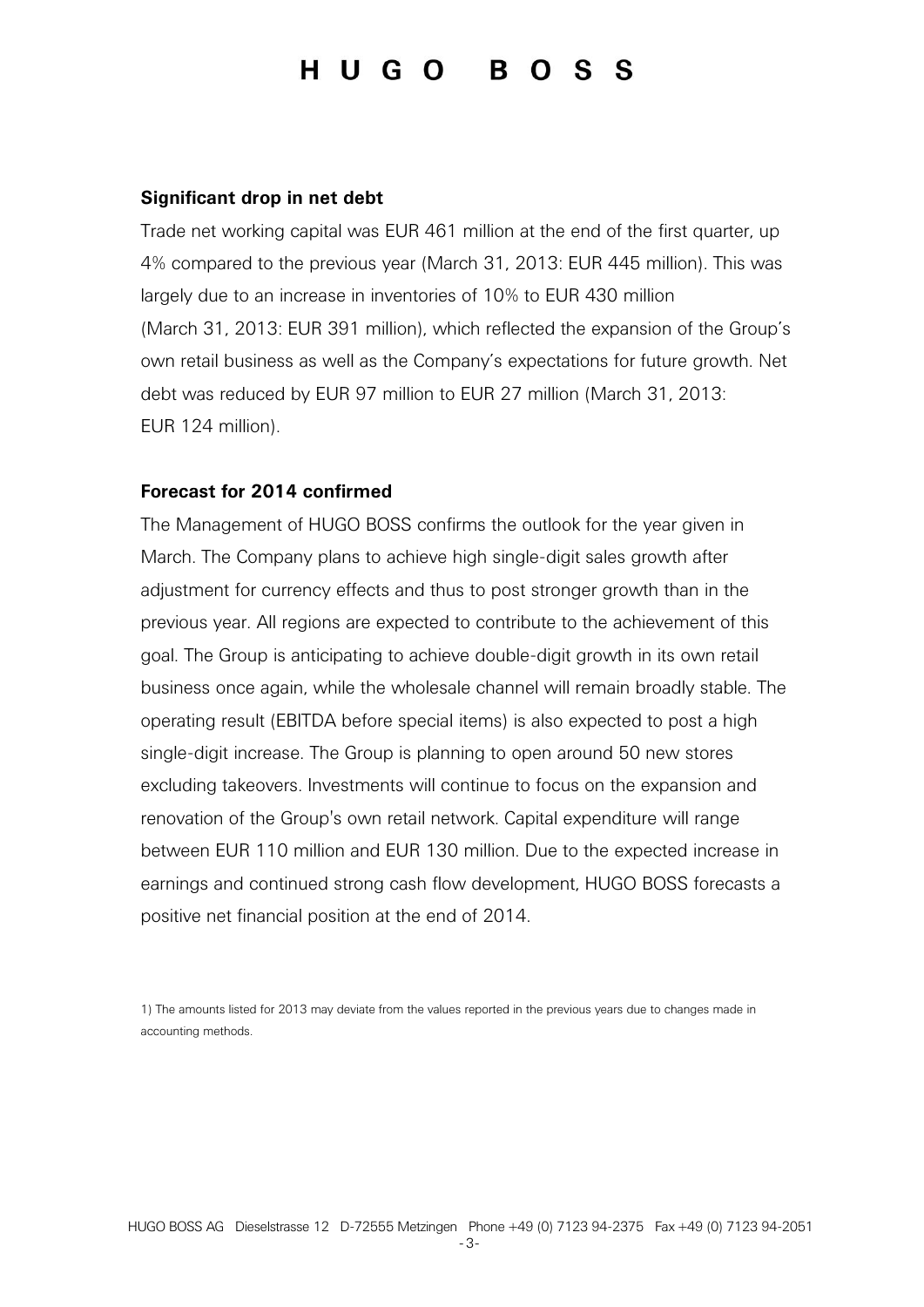#### **Additional information**

The First Quarter Report 2014 is available on the Group's corporate website [group.hugoboss.com.](http://group.hugoboss.com/en/index.htm)

Should you have any questions, please contact:

Dr. Hjördis Kettenbach Head of Corporate Communication Phone: +49 (0) 7123 94-2375 Fax: +49 (0) 7123 94-2051

Dennis Weber Head of Investor Relations Phone: +49 (0) 7123 94-86267 Fax: +49 (0) 7123 94-886267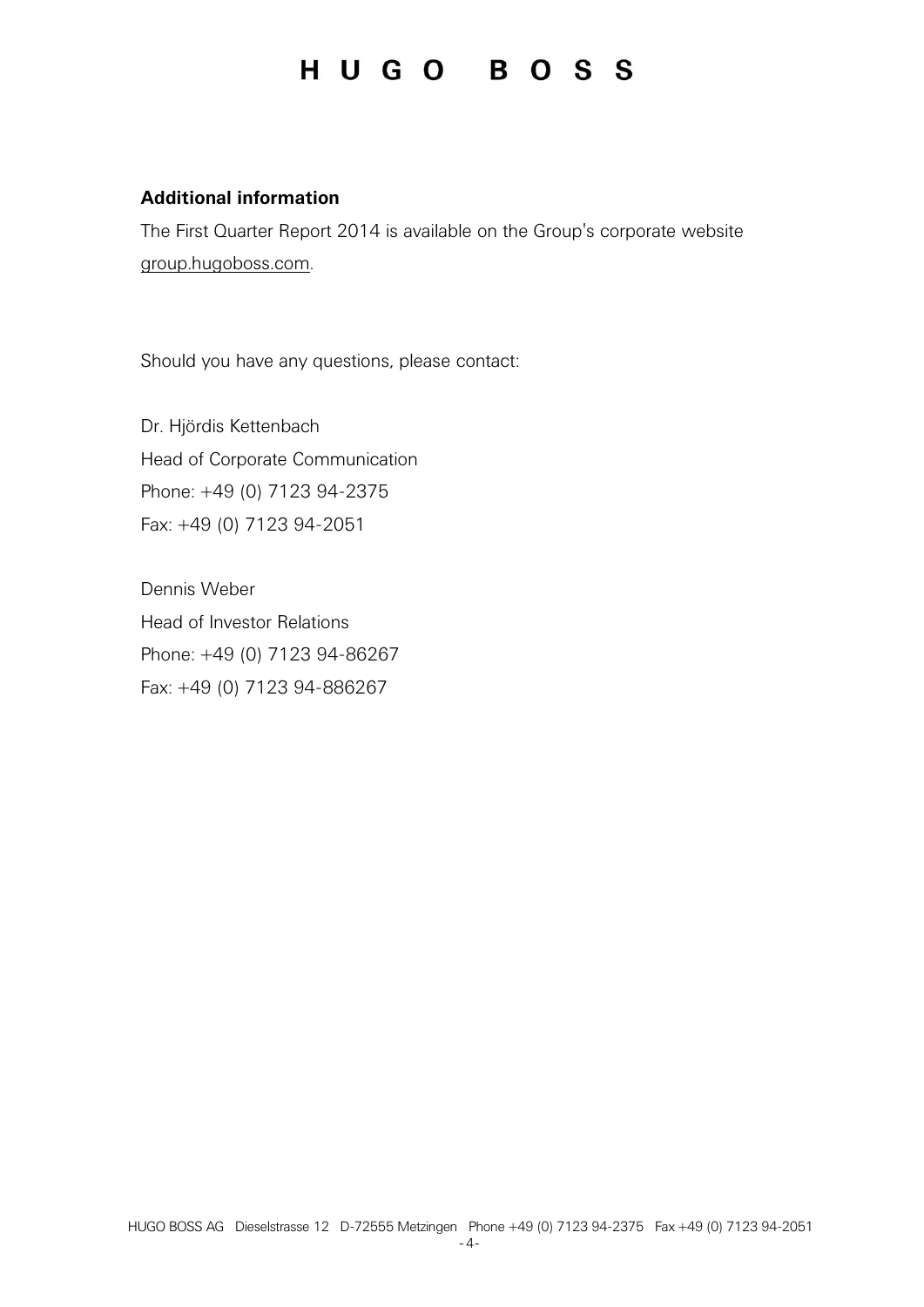#### **Consolidated Income Statement**

| (in EUR million)                     |         |                   |             |
|--------------------------------------|---------|-------------------|-------------|
|                                      | Q1      | O <sub>1</sub>    |             |
|                                      | 2014    | 2013 <sup>1</sup> | Change in % |
| <b>Sales</b>                         | 612.6   | 593.5             | 3           |
| Cost of sales                        | (212.0) | (226.7)           | 6           |
| <b>Gross profit</b>                  | 400.6   | 366.8             | 9           |
| In % of sales                        | 65.4    | 61.8              | 360 bp      |
| Selling and distribution expenses    | (232.5) | (196.5)           | (18)        |
| Administration expenses              | (60.9)  | (59.0)            | (3)         |
| Other operating income and expenses  | 1.5     | 0.1               | >100        |
| <b>Operating result (EBIT)</b>       | 108.7   | 111.4             | (2)         |
| In % of sales                        | 17.7    | 18.8              | $(110)$ bp  |
| Net interest income/expense          | (0.6)   | (3.9)             | 85          |
| Other financial items                | (2.1)   | (1.1)             | (91)        |
| <b>Financial result</b>              | (2.7)   | (5.0)             | 46          |
| <b>Earnings before taxes</b>         | 106.0   | 106.4             | 0           |
| Income taxes                         | (24.4)  | (24.4)            | $\mathbf 0$ |
| Net income                           | 81.6    | 82.0              | 0           |
| Attributable to:                     |         |                   |             |
| Equity holders of the parent company | 80.7    | 81.6              | (1)         |
| Non-controlling interests            | 0.9     | 0.4               | >100        |
| Earnings per share $(EUR)^2$         | 1.17    | 1.18              | (1)         |

 $1$  Certain amounts shown here do not correspond to prior-year figures and reflect adjustments made.

<sup>2</sup> Basic and diluted earnings per share.

#### **EBITDA and Special Items**

| (in EUR million)                   |       |       |              |
|------------------------------------|-------|-------|--------------|
|                                    | Q1    | Ω1    |              |
|                                    | 2014  | 2013  | Change in %  |
| <b>EBITDA</b> before special items | 131.3 | 132.6 | $\mathbf{C}$ |
| In % of net sales                  | 21.4  | 22.3  | $(90)$ bp    |
| Special items                      | 1.5   | 0.1   | >100         |

#### **Sales by Region and Channel**

| (in EUR million)            |                |                |             |                   |
|-----------------------------|----------------|----------------|-------------|-------------------|
|                             | Q <sub>1</sub> | Q <sub>1</sub> |             | Change in %       |
|                             | 2014           | 2013           | Change in % | currency-adjusted |
| Europe                      | 394.7          | 366.7          | 8           | 8                 |
| Americas                    | 118.7          | 127.6          | (7)         | (2)               |
| Asia/Pacific                | 86.3           | 86.3           |             |                   |
| Royalties                   | 12.9           | 12.9           |             | $\Omega$          |
| <b>TOTAL</b>                | 612.6          | 593.5          |             | 6                 |
| Group's own retail business | 322.6          | 278.7          | 16          | 19                |
| Wholesale                   | 277.1          | 301.9          | (8)         | (6)               |
|                             |                |                |             |                   |